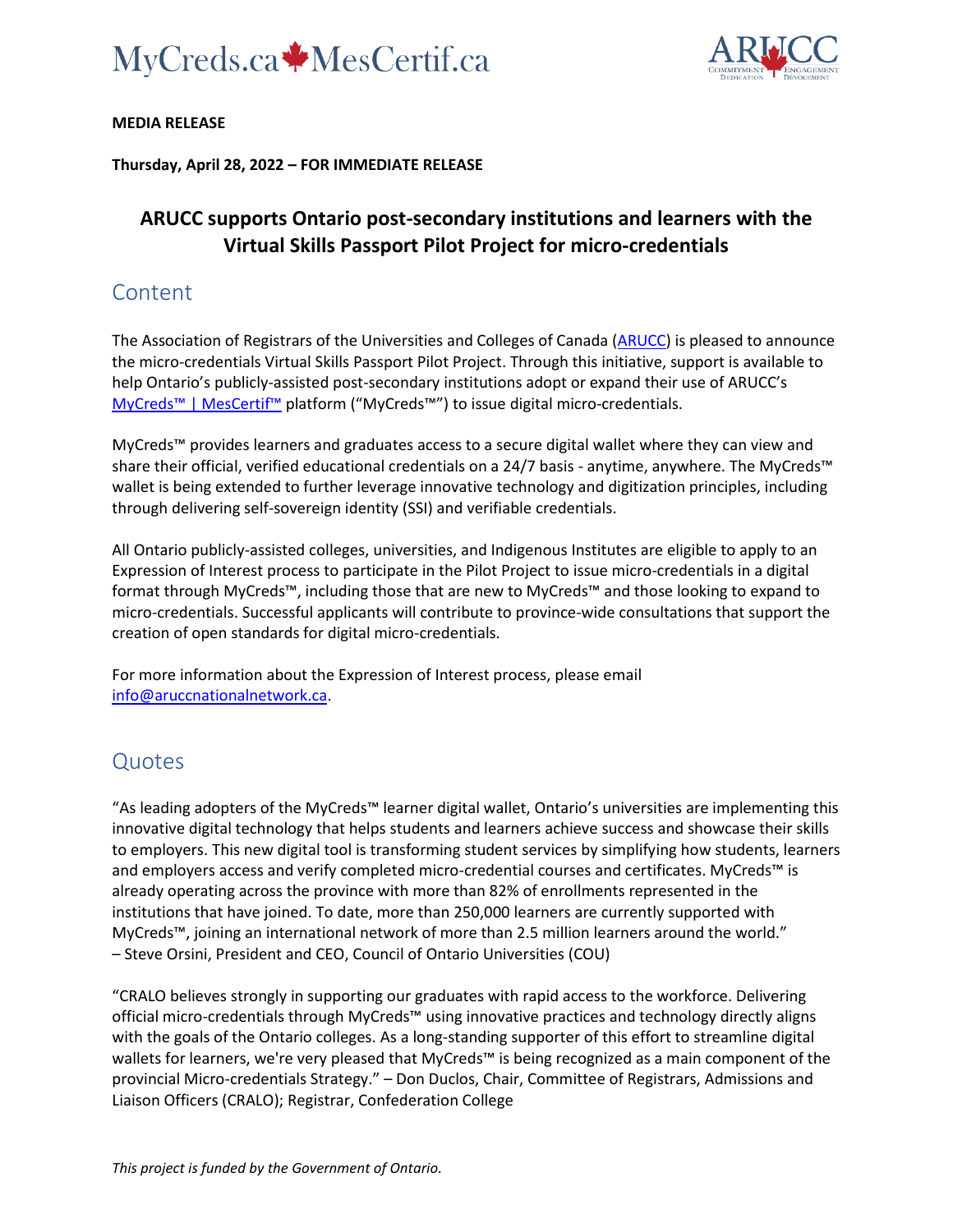# MyCreds.ca MesCertif.ca



"With the engagement of our colleges and universities, we have created an accessible and innovative way for learners to instantly view and share their micro-credentials and badges with employers, government, and regulatory bodies. We are excited to work with our schools to advance their adoption of MyCreds™ and support the broader provincial efforts to enable seamless and fast access to the workplace." – Charmaine Hack, Project Chair, ARUCC MyCreds™; Vice-President, Strategic Enrolment Management, Centennial College

# Quick Facts

#### **Why participate in this Pilot Project?**

When students and graduates have digital access to their micro-credentials through MyCreds™, they can share them with whomever they choose in a secure and quality assured manner. In 2021, MyCreds™, along with its service provider, Digitary, partnered [with MATTR](https://mycreds.ca/2021/04/14/bridging-today-and-tomorrow-ensuring-self-sovereignty-for-learners-through-aruccs-mycreds/) to extend the wallet using groundbreaking digital principles and frameworks. By participating in this Pilot Project, your institution will be able to use MyCreds™ to issue micro-credentials digitally to learners and take part in future-focused consultations guiding digitization principles and open standards for micro-credentials.

#### **What are Digital Credentials?**

"Digital Credentials" are a type of digital representation of an earned academic achievement such as a degree, diploma, certificate, badge, or micro-credential issued by a post-secondary education provider.

#### **What are Micro-credentials?**

"Micro-credentials" are rapid training programs that help people retrain and upgrade their skills to find new employment and access additional educational opportunities. Offered by colleges, universities, and Indigenous Institutes, micro-credentials are short in duration, can often be completed online, and are often designed for the specific needs of employers and jobs. They can also be taken in isolation or packaged together alongside degrees, diplomas, and certificates.

#### **What are Digital Micro-credentials?**

"Digital Micro-credentials" are electronic certificates that prove the completion of a short-duration micro-credential offered by a post-secondary institution focused on providing granular, employmentrelated skill training.

#### **What is Self-Sovereign Identity (SSI)?**

"Self-Sovereign Identity" (SSI) is an approach to digital identification that puts control of digital credentials in the hands of individuals themselves. It establishes trust between a learner and who they are sharing their details with and guarantees the authenticity of the data and attestations, without actually storing any personal data. Key to this is the notion that a verifier's trust in a credential issued is transferred to the credential holder.

#### **What are Verifiable Credentials?**

"Verifiable Credential" means a digital credential in which the data within can be verified (e.g., through cryptographic verification). It is any tamper-evident (cryptographically signed) set of information that an authority claims to be true about the subject of the credential – and which in turn enables the individual or organization to convince others of these truths.